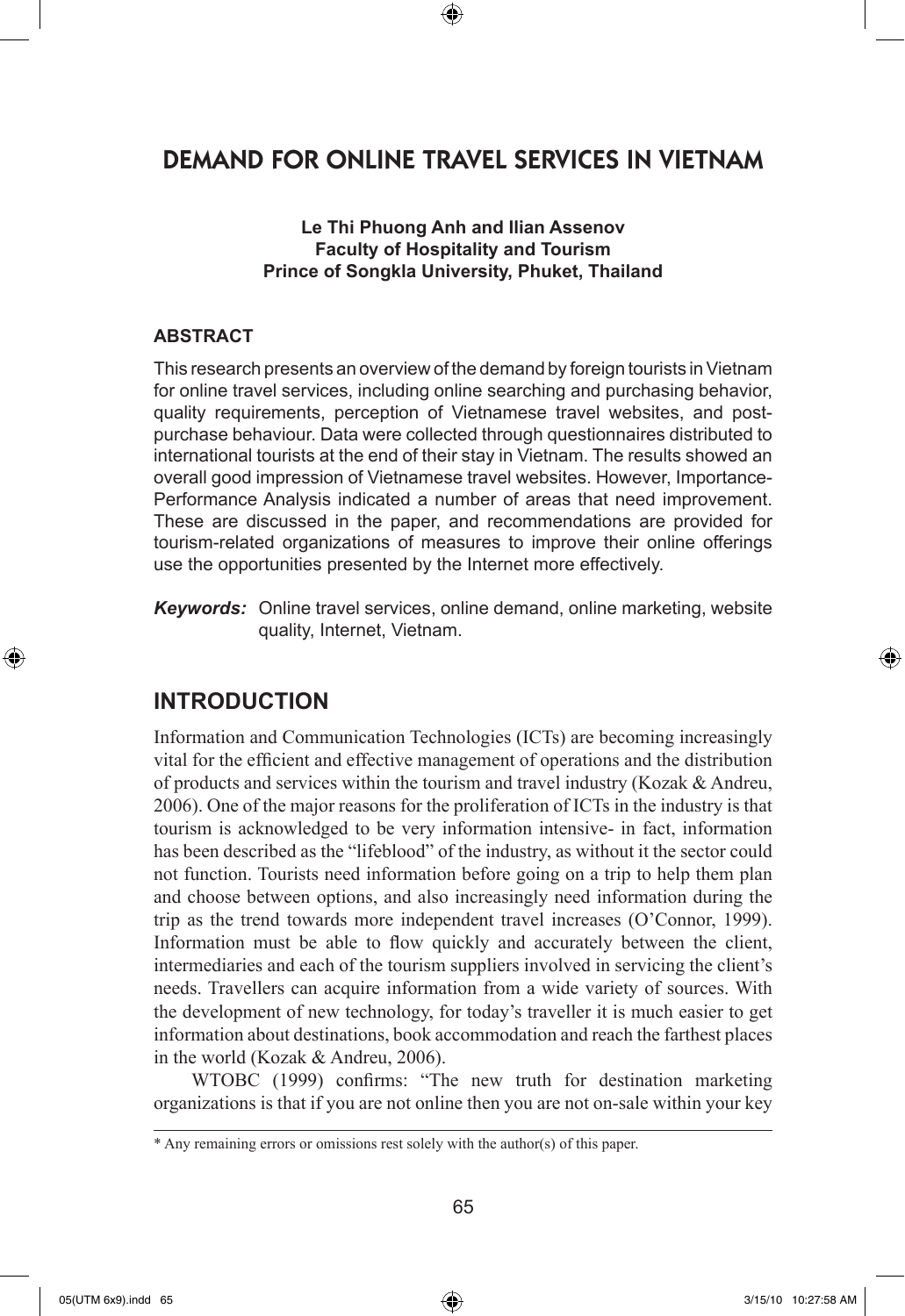markets". The Web is the new destination marketing battleground and if you are not in there fighting then you cannot expect to win the battle for tourist dollars (WTOBC, 1999). Before the birth of the Internet, tourist destinations reached their customers with traditional marketing activities and via travel agencies. Today these activities can be carried out through the Internet. It is therefore important for tourist destinations to mix their traditional offline activities with the online opportunities that have occurred (Burman et al. 2007).

Tourist destination can benefit from the Internet by developing a coherent position in the marketplace, increasing their market share by getting closer to customers (actual and potential), and subsequently by ensuring delivery of high levels of customer satisfaction. The role of information integration and brokerage is especially applicable to destination marketing organizations (state tourism departments, national tourism offices, and city convention and visitor bureaux) as they rarely have a product of their own to sell. Instead, their role is to match buyers with sellers, demand with supply and producers with consumers by positioning and promoting a place as a tourism destination brand (Palmer, 2006).

The Internet encourages a new marketing approach involving customers' self control as they benefit by knowing in advance the facilities, attractions and events at the destination. The Internet offers suppliers the ability to show fullcolour virtual catalogues, provide on-screen order or reservation forms, offer online customer support, and advertise updated events and products within the destination. It also provides opportunities for customer feedback, loyalty and branding (Kozak, Bigne, & Andreu, 2005). Hence, the content of tourism destination websites directly influences the perceived image of the destination and creates a virtual experience for the consumer (Doolin, Burgess and Cooper, 2002). The website of destinations should provide useful, complete, and relevant information to potential users. This is because providing useful and relevant information on the web directly is an important feature that affects online users' intention to purchase (Kozak, Bigne, & Andreu, 2005).

Poon (1993) pointed out that the new consumers of tourism products and services are more informed, more independent, more individualistic and more involved. The new travelers are empowered by the Internet, which provides them with easy and cheap access to various information sources and extended communities (Rifkin, 2000). In contrast to many consumer goods and services, the consumption of travel experiences involves often extensive pre- and postconsumption stages in addition to the actual trip, which itself can spread over several weeks or months. These stages of the tourism consumption process are typically information intensive. Internet-based technologies have come to play a significant role in supporting consumers throughout this multi-stage process. Furthermore, the Internet is highly personalized medium and new consumers expect marketers to address and cater to their complex personal preferences (Buhalis & Costa, 2006).

According to ETC (2008), 72% of online travelers usually rely on the Internet when shopping for vacation travel. The Nielsen Company's "Global

⊕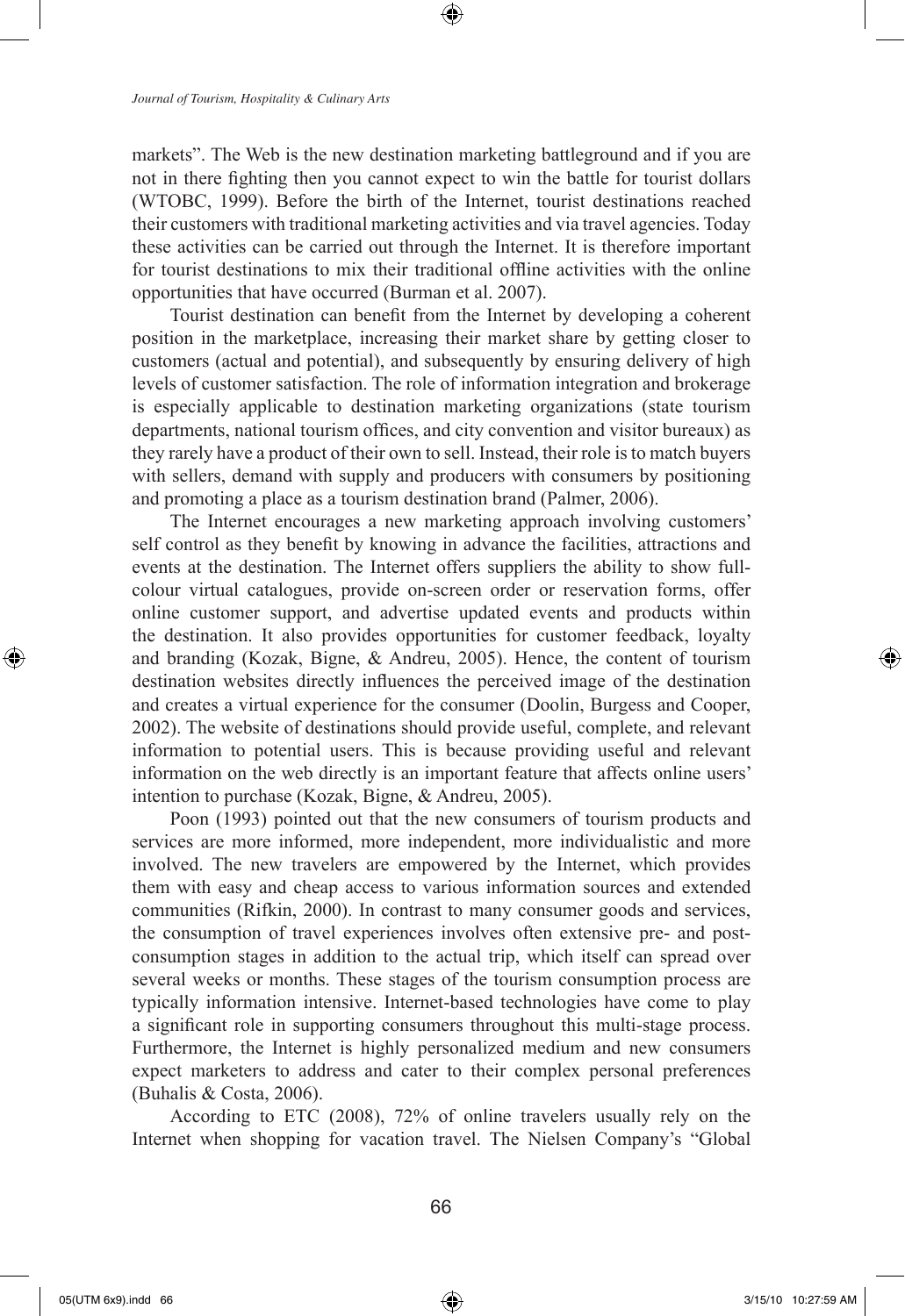Online Survey on Internet Shopping Habits" conducted in October and November 2007 estimates that more than 85% of the world's Internet users surveyed have purchased something online (ibid). In addition, "today's travelers want to do more online than shop rates and book a room. They want to use their browser to schedule spa appointments and tennis lessons, tee times and other activities, customize packages, make dining reservations and even set up group meetings before they reach the property" (Warren Dehan, in eMediaWire, 2008). Responding to this demand, many tourism destination marketing organizations have developed websites with varying levels of interactivity. An interactive website provides a good opportunity for the multiple suppliers involved in a tourism destination to fashion together uniquely the specific components of a destination offer, which are sought by individual visitors (Palmer, 2006).

⊕

At present, the Vietnam National Administration of Tourism (VNAT) is running several websites. Almost of all these websites provide tourist-related information in Vietnamese and some other languages. The website www.vietnamtourism.com was one of the first three Vietnamese websites presented when the country was officially connected to the Internet at the end of 1997. Another site, www.vietnamtourism.com, is considered to be a gateway to Vietnam tourism online services. From there, people can surf and link to other VNAT websites as well as all the websites of Vietnamese ministries and organizations. This website was launched in 2001. The official hotel reservation system of VNAT, www.myhotelvietnam. com, was launched in 2003; it provides online hotel reservation services for every accommodations provider in the country, from 5-star hotels to guest houses (Le, 2006). Local travel retailers such as Vietravel, Saigontourist and Apex Vietnam are already bringing e-commerce to their business models and selling their tours online; other players are likely to follow suit soon (TravelMole, 2008).

In response to these dynamic changes, this research aims to study the current online demand patterns of Vietnam tourism. More specifically, the objectives of this paper are to investigate the online searching and purchasing behaviour of foreign tourists in the country, their quality requirements, perception of Vietnamese travel websites, and post-purchase behaviour. Common weaknesses and problems are identified, and specific measures proposed to improve the quality of online travel services.

### **METHODOLOGY**

Nine hundreds questionnaires were distributed to foreign tourists at the airport, hotels and travel agencies. With a usable sample of 268 foreign tourists who had visited Vietnam in November – December 2007, the research studied the current demand of Vietnam tourism patterns, especially on online services, and identified tourists' demography and their needs and perceptions of Vietnamese travel websites. The questionnaires were in English, and sought demographic profile; internet and online searching and purchasing behaviors; perception of Vietnam travel websites; and post-purchase behavious of tourists. Importance-Performance

⊕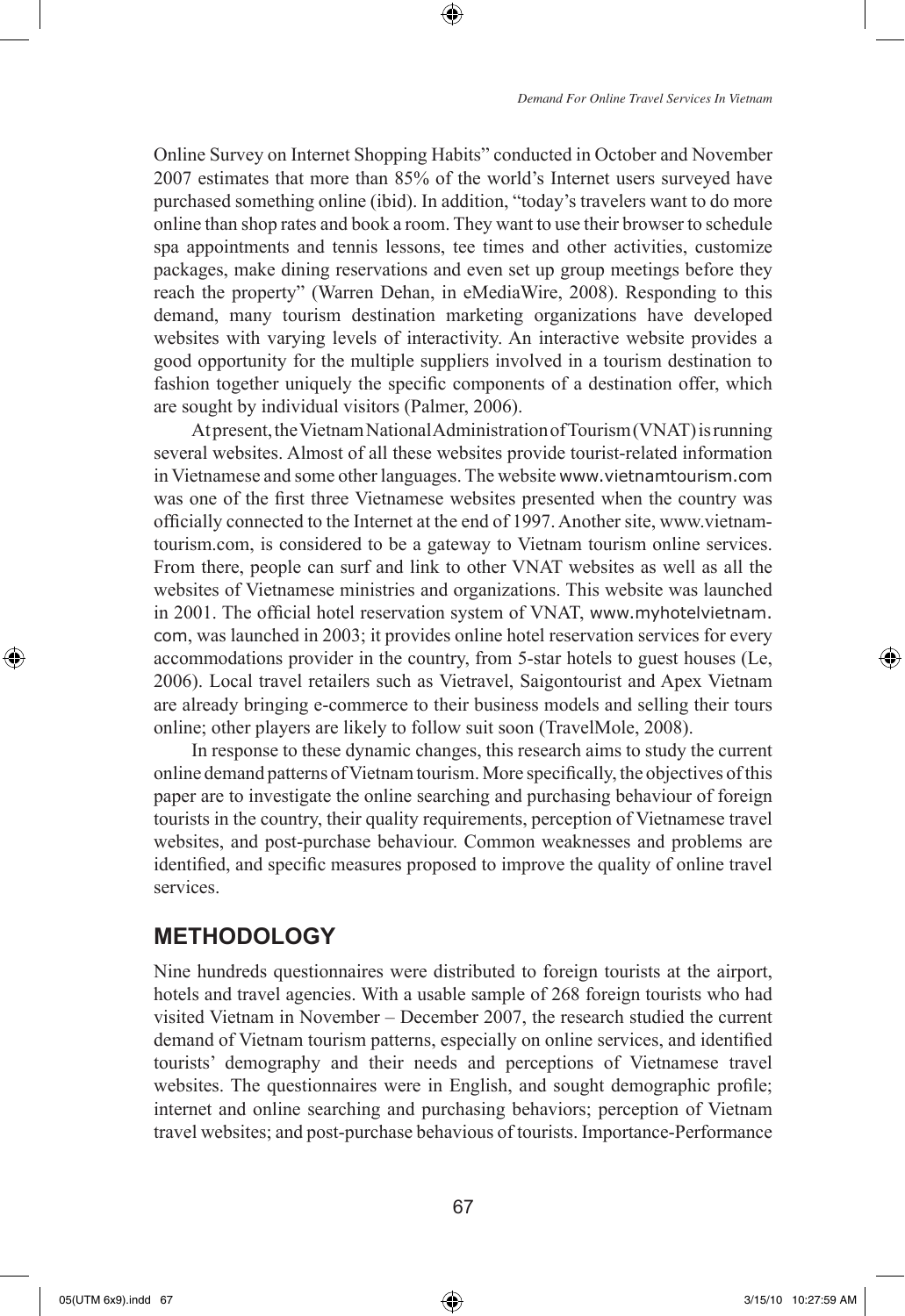*Journal of Tourism, Hospitality & Culinary Arts*

Analysis (IPA) was performed to analyze whether the quality of Vietnamese travel websites meets the needs of tourists.

⊕

# **RESULTS AND DISCUSSION**

Almost half of the respondents were over 45 years of age; one quarter were between 26 and 35 years of age, and another quarter - between 36 and 45 year of age. Almost half the respondents were from Asia; a quarter were Europeans and a quarter from North America or Australia. Over 85% had at least a diploma or higher university degree.

#### **Internet and Online Searching and Purchasing Behaviour**

Nearly half of the respondents' trips (45.5%) were arranged by travel agencies in their countries and nearly one third had made their own arrangements via the Internet (29.1%), most of the rest had used travel agencies in Vietnam (16.8%) (Table 1). 70.9% of the respondents regularly or occasionally used the Internet. The majority of the respondents who used the Internet reported their Internet access as "Primarily at work/school but also at home." Most of them used the Internet "Several hours a day", 15.2% accessed the Internet "1 hour per day", and 15.7% accessed the Internet "A few times a week". Most of them have been using Internet resources for more than 3 years, and some for 7 years or more

When asked about their online purchasing behaviour, 21.4% said they had never purchased travel products via the Internet, 23.1% purchased travel products online once a year, 35.7% purchased 2-5 times a year, 12.6% - 6-12 times a year, and 7.1% - more than 12 times a year. The most frequent average percent of total purchase travel online to total travel per year for purchase travel online was "1% - 25%", 27.7% spent "26% - 50%" and 15.4% spent "51%-75%", while 24.6% spent for travel online to total travel per year from 76% to 100%. The average total travel expenditures of the respondents per year were USD 7,037; their average online travel expenditures per year were USD 3,340, and the average of total purchase travel online to total travel rate per year was 49.9%.

#### **Perception of Vietnamese travel websites**

Of the respondents who had searched or visited official Vietnam tourism websites, 54% had searched or visited www.vietnamtourism.com. This was followed in popularity by vietnam-tourism.com (14.2%), vietnamtourism.gov.vn (13.6% ), vietnamtourism-info.com (15.9%), dulichvn.org.vn (8.5%), and myhotelvietnam. com (8.5%). A quarter of the respondents (26.2%) found that it was easier to find online information on Vietnam for their trip from Vietnamese travel websites, while 16.3% reported that it was easier to find from foreign Vietnam-related sites. The remaining 57.6% reported that they had found relevant information on both Vietnamese and Vietnam-related foreign websites. One fifth of the respondents (20.5%) found that www.vietnamtourism.com was the most useful website when

⊕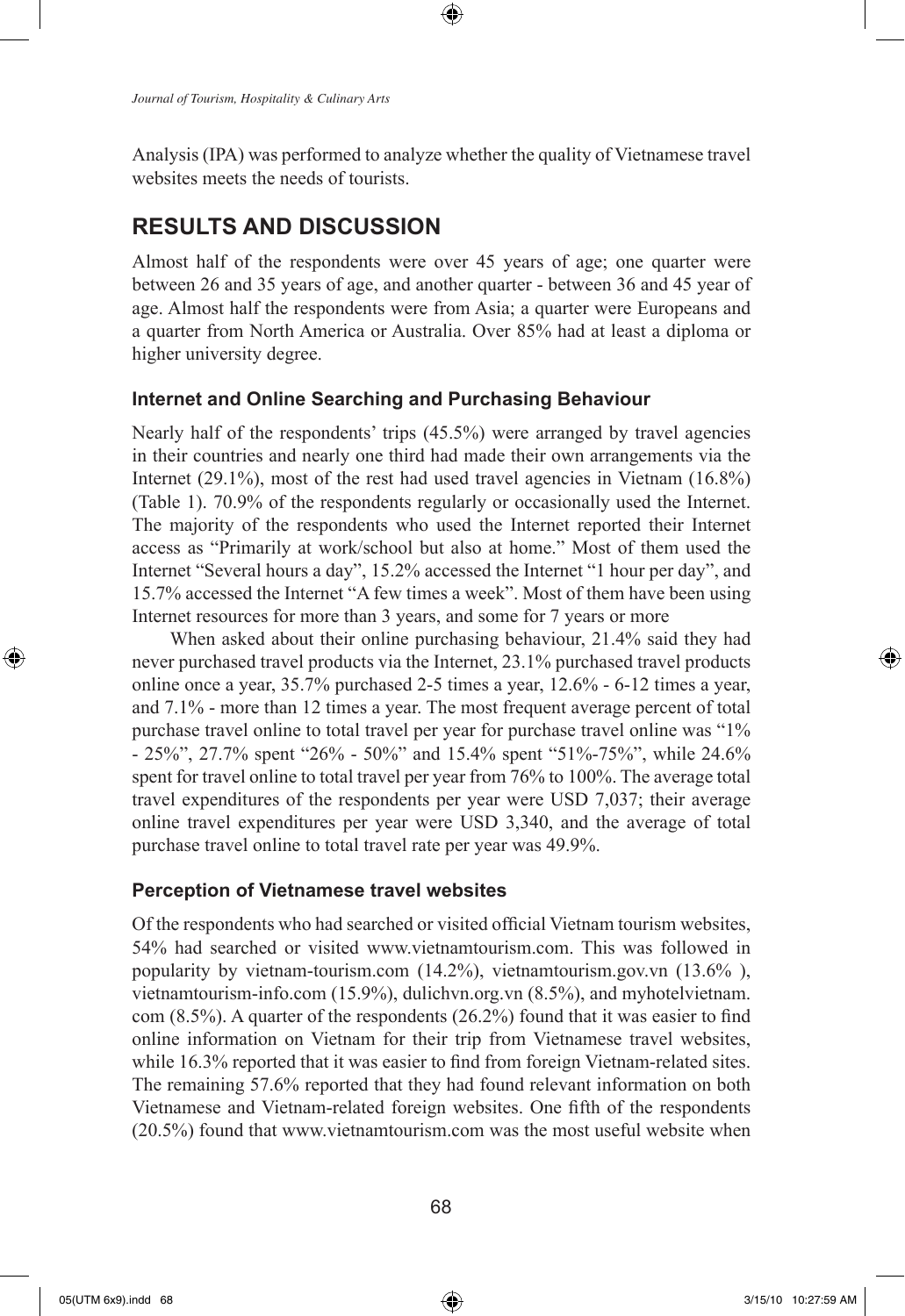they searched information on Vietnam, and one forth of the respondents (24.5%) found the most useful websites for searching information on Vietnam were other websites such as websites of the travel agencies or the hotels that they booked, travel portals, and search engines.

 $\bigoplus$ 

|                                                                  |                                           | Freq.                    | $\frac{0}{0}$  |
|------------------------------------------------------------------|-------------------------------------------|--------------------------|----------------|
|                                                                  | Primarily work/school but also at home    | 76                       | 42.5           |
| Primary                                                          | Work only                                 | 33                       | 18.4           |
| place of<br>Internet                                             | Primarily at home but also at work/school | 33                       | 18.4           |
| access                                                           | Home only                                 | 37                       | 20.7           |
|                                                                  | Several hours a day                       | 118                      | 66.3           |
| How often                                                        | 1 hour/day                                | 27                       | 15.2           |
| do you use<br>the Internet?                                      | A few times a week                        | 28                       | 15.7           |
|                                                                  | Once a week                               | $\overline{\mathcal{A}}$ | 22             |
|                                                                  | Once a month                              | $\mathbf{1}$             | 6 <sup>6</sup> |
| How long                                                         | 1-3 years                                 | 35                       | 20.0           |
| have you<br>been using<br>Internet<br>resources?                 | 4-6 years                                 | 73                       | 41.7           |
|                                                                  | 7 years or more                           | 67                       | 38.3           |
|                                                                  | Never purchased anything on the Internet  | 39                       | 21.4           |
| How often<br>do you<br>purchase<br>travel<br>products<br>online? | Once a year                               | 42                       | 23.1           |
|                                                                  | 2 - 5 times a year                        | 65                       | 35.7           |
|                                                                  | 6-12 times a year                         | 23                       | 12.6           |
|                                                                  | More than 12 times a year                 | 13                       | 7.1            |
| Total<br>purchase<br>travel online                               | $1\% - 25\%$                              | 21                       | 32.3           |
|                                                                  | 26%-50%                                   | 18                       | 27.7           |
| to total<br>travel per                                           | $51\% - 75\%$                             | 10                       | 15.4           |
| year.                                                            | $76\% - 100\%$                            | 16                       | 24.6           |

**Table 1** The Internet and Online Purchasing Behaviour

 $\bigoplus$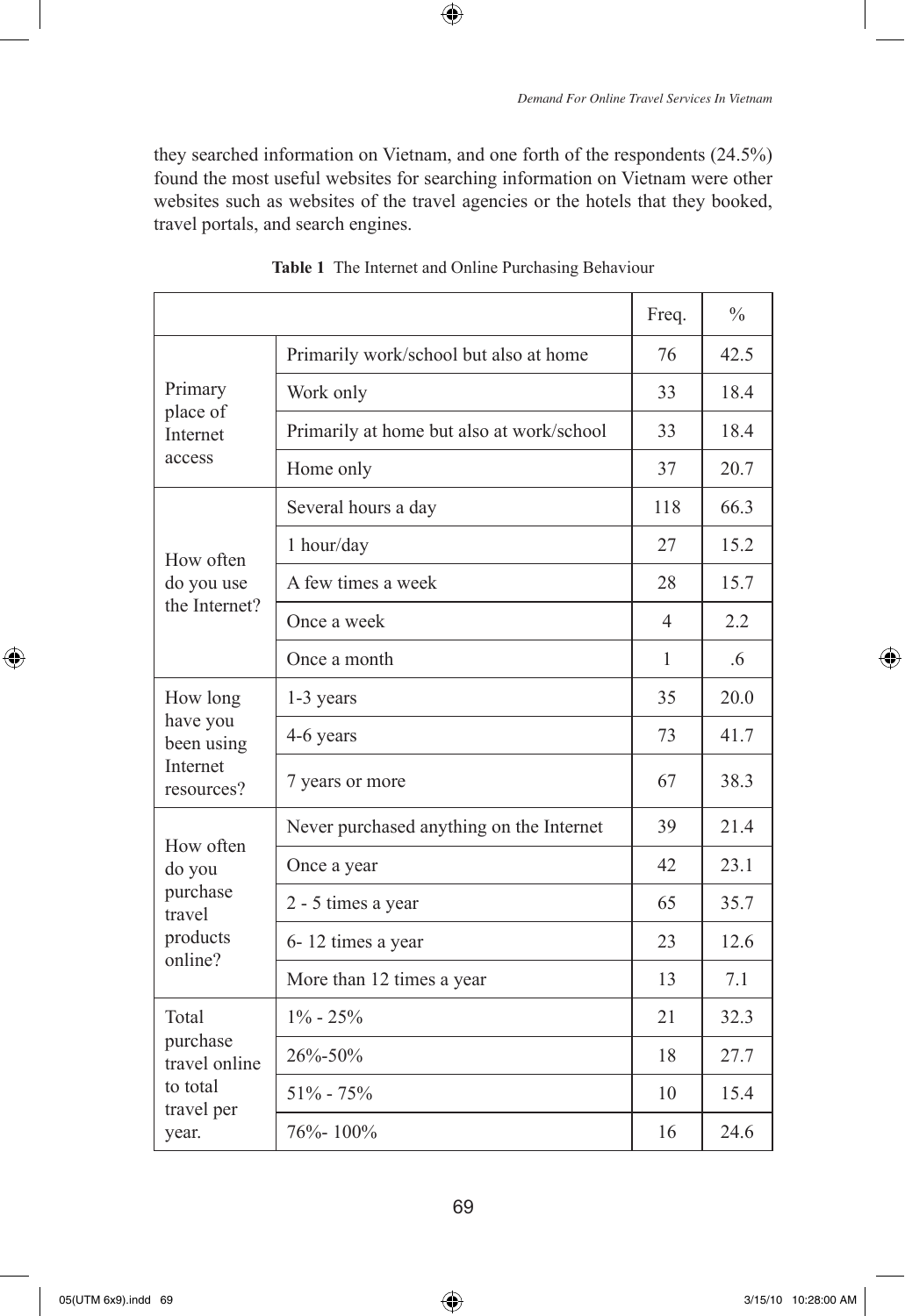Airline tickets and package tours were the products that people searched most from Vietnamese websites. However, the conversion rate (percentage of travellers who make online purchases from the website they search the information on) from search on foreign websites tends to be higher than the rate for Vietnamese websites. For local transportation and accommodation, Vietnamese websites had a higher conversion rate from search than other websites whereas foreign websites were preferred for airline ticket purchases, package tours and travel insurance (table 2).

⊕

All the respondents had good impressions of the quality of e-mail replies, and all criteria were ranked as good; the best impressions were with "Prompt response" and "Good suggestions" (table 3).

| <b>Products</b>      |    | <b>Searched</b>        |    |                   |    | Purchased              |    |                   | <b>Conversion Rate</b><br>% of travelers who make<br>online purchases from<br>the website they search<br>information on |                   |
|----------------------|----|------------------------|----|-------------------|----|------------------------|----|-------------------|-------------------------------------------------------------------------------------------------------------------------|-------------------|
|                      |    | Vietnamese<br>websites |    | Other<br>websites |    | Vietnamese<br>websites |    | Other<br>websites | Vietnamese<br>websites                                                                                                  | Other<br>websites |
|                      | N  | $\frac{0}{6}$ *        | N  | $\frac{0}{6}$ *   | N  | $\frac{0}{6}$ *        | N  | $\frac{0}{6}$ *   | $\frac{0}{0}$                                                                                                           | $\frac{0}{0}$     |
| Airline tickets      | 85 | 47.2                   | 33 | 18.3              | 16 | 8.9                    | 21 | 11.7              | 18.8                                                                                                                    | 63.6              |
| Other transportation | 36 | 20.0                   | 35 | 19.4              | 20 | 11.1                   | 16 | 8.9               | 55.6                                                                                                                    | 45.7              |
| Accommodation        | 65 | 36.1                   | 41 | 22.8              | 31 | 17.2                   | 18 | 10.1              | 47.7                                                                                                                    | 43.9              |
| Package tour         | 67 | 37.2                   | 39 | 21.8              | 14 | 7.8                    | 20 | 11.1              | 20.9                                                                                                                    | 51.3              |
| Travel Insurance     | 30 | 16.7                   | 46 | 25.6              | 13 | 7.2                    | 23 | 12.8              | 43.3                                                                                                                    | 50.0              |

**Table 2** Searched and purchased products online

Note: \* The total may not add up to 100%, because multiple selections were allowed.

**Table 3** Quality of e-mail reply

| <b>Attribute</b>                               | N   | Min  | Max  | Mean | S.D. | Impression |
|------------------------------------------------|-----|------|------|------|------|------------|
| Prompt response                                | 145 | 1.00 | 5.00 | 4.01 | .76  | good       |
| Good suggestions (e.g. alternative<br>routes)  | 142 | 2.00 | 5.00 | 3.89 | .74  | good       |
| Sufficient information                         | 142 | 2.00 | 5.00 | 3.83 | .67  | good       |
| Relevant response (answered what<br>asked for) | 143 | 1.00 | 5.00 | 3.81 | .70  | good       |
| Professional language used                     | 142 | 1.00 | 5.00 | 3.80 | .71  | good       |

Note: Likert scale:  $5 = \text{very good}, 4 = \text{good}, 3 = \text{average}, 2 = \text{poor}, 1 = \text{very poor}.$ Levels of importance ranges: 1.00 -1.80: Very poor; 1.81 - 2.60: Poor; 2.61 - 3.40: Average; 3.41 - 4.20: Good; 4.21 - 5.00: Very good.

 $\bigoplus$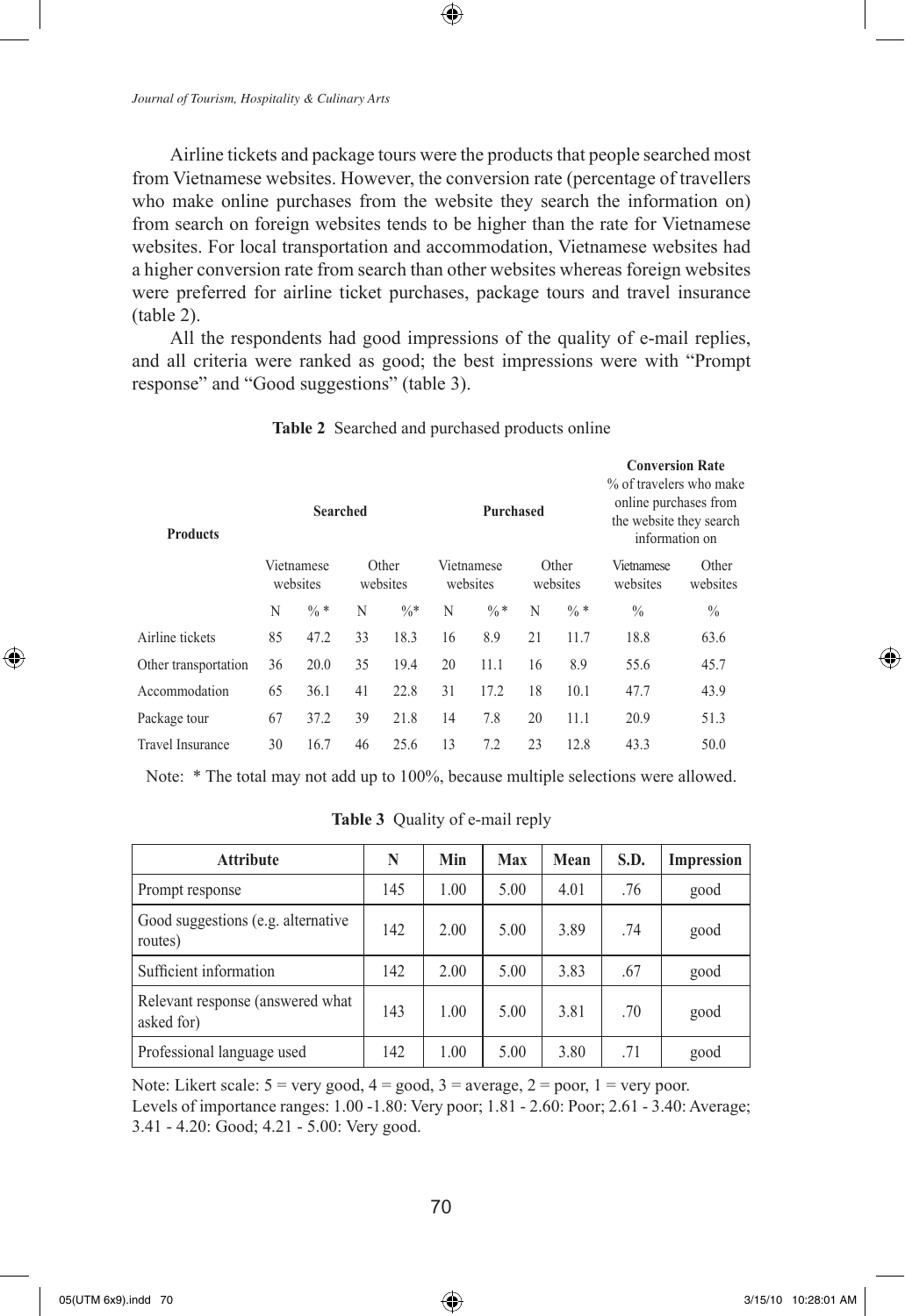The respondents had good impressions of most attributes of Vietnamese travel websites (table 4). However from the overall scores it can be noted that not all website attributes were at high level. Paired-samples T-testing of the gap between the Importance and Performance of the attributes of the travel websites was performed. The attributes which had negative statistically significant gaps and hence need to be improved include Information on Prices (hotels, restaurants, tours); How to get to the destination; Photographs of the destination; Booking reservation; Tourist Promotions; Availability of language options; Tourist essential information (Visa, money); Keyword search; Where to go; Climate, Geography, Topography; List of external links to related sites; Attractions; Maps and Visitors comments (table 4).

⊕

|                                                 | Performance | Importance | $Gap(P-I)$ | t-value | p-value |
|-------------------------------------------------|-------------|------------|------------|---------|---------|
| Price of (hotels, restaurants,<br>tours)        | 3.72        | 4.15       | $-0.43$    | $-5.32$ | $0.00*$ |
| How to get to the destination                   | 3.63        | 4.03       | $-0.40$    | $-5.30$ | $0.00*$ |
| Photographs of the destination                  | 4.00        | 4.39       | $-0.39$    | $-6.05$ | $0.00*$ |
| Booking reservation                             | 3.68        | 4.04       | $-0.36$    | $-4.92$ | $0.00*$ |
| <b>Tourist Promotions</b>                       | 3.61        | 3.95       | $-0.34$    | $-4.15$ | $0.00*$ |
| Web site is available in different<br>languages | 3.88        | 4.18       | $-0.30$    | $-3.81$ | $0.00*$ |
| Tourist essential information<br>(Visa, money,) | 3.84        | 4.08       | $-0.24$    | $-2.81$ | $0.01*$ |
| Where to go                                     | 3.83        | 4.04       | $-0.21$    | $-2.59$ | $0.01*$ |
| Keyword search                                  | 3.44        | 3.65       | $-0.21$    | $-2.86$ | $0.01*$ |
| Climate, Geography,<br>Topography               | 3.83        | 4.03       | $-0.20$    | $-2.43$ | $0.02*$ |
| List of external links to related<br>sites      | 3.38        | 3.57       | $-0.19$    | $-2.78$ | $0.01*$ |
| <b>Attractions</b>                              | 3.81        | 3.99       | $-0.18$    | $-2.50$ | $0.01*$ |
| Maps                                            | 3.86        | 4.04       | $-0.18$    | $-2.29$ | $0.02*$ |
| Visitors comments                               | 3.58        | 3.75       | $-0.17$    | $-2.10$ | $0.04*$ |
| What to do                                      | 3.79        | 3.94       | $-0.15$    | $-1.90$ | 0.06    |
| Public transport                                | 3.61        | 3.74       | $-0.13$    | $-1.43$ | 0.16    |
| Site map                                        | 3.69        | 3.81       | $-0.12$    | $-1.49$ | 0.14    |

**Table 4** Importance - Performance Gaps in Vietnamese travel websites

⊕

↔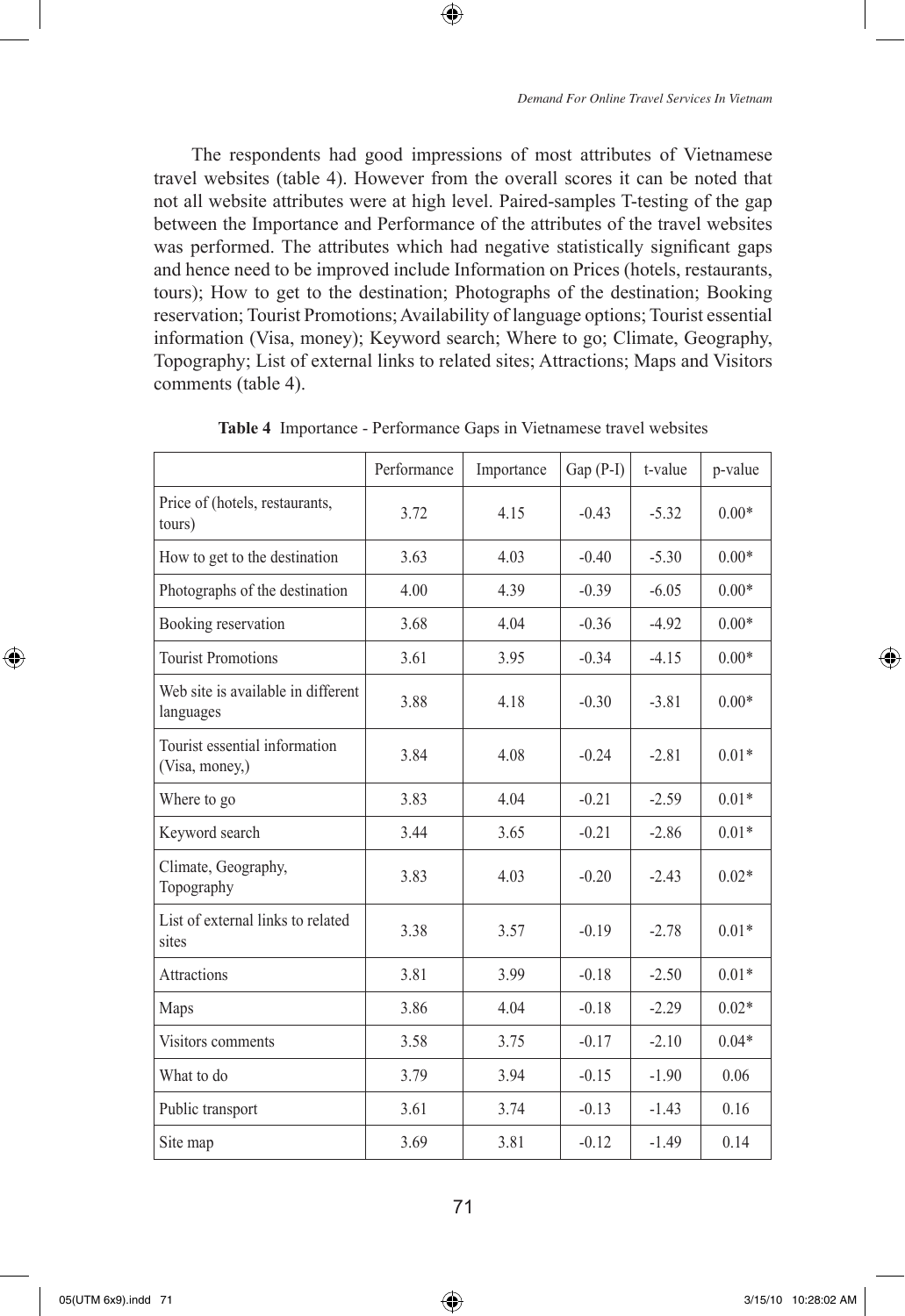|                                             | Performance | Importance | $Gap(P-I)$ | t-value | p-value |
|---------------------------------------------|-------------|------------|------------|---------|---------|
| List of awards given to site                | 3.54        | 3.62       | $-0.08$    | $-1.05$ | 0.30    |
| Destination specific activities             | 3.74        | 3.81       | $-0.07$    | $-0.88$ | 0.38    |
| Tourism news                                | 3.71        | 3.77       | $-0.06$    | $-0.80$ | 0.42    |
| Logo or brand                               | 3.79        | 3.83       | $-0.04$    | $-0.54$ | 0.59    |
| List of frequently asked<br>questions (FAQ) | 3.56        | 3.53       | 0.03       | .442    | 0.66    |
| Culture and Customs                         | 4.08        | 4.03       | 0.05       | 0.70    | 0.49    |
| Suggested itineraries                       | 3.86        | 3.81       | 0.05       | 0.57    | 0.57    |
| <b>Festivals and Events</b>                 | 3.89        | 3.82       | 0.07       | 0.86    | 0.39    |
| Shopping hours                              | 3.56        | 3.44       | 0.12       | 1.30    | 0.20    |

 $\bigoplus$ 

*Journal of Tourism, Hospitality & Culinary Arts*

Note: \* statistically significant gap (p≤0.05) between Performance and Importance (Paired-sample T-test)

 Figure 1 presents the results from the Importance Performance Analysis in the IPA grid. Attributes which were plotted in the quadrant of High Importance - High Performance are operating and performing well, trying to maintain and maximize their benefits. The attributes plotted in the quadrant of Low Importance - High Performance do not need much attention. The attributes plotted in the quadrant of Low Importance - Low Performance need improvement, but not as urgently as those in the quadrant of High Importance - Low Performance which need to be addressed urgently.

72

⊕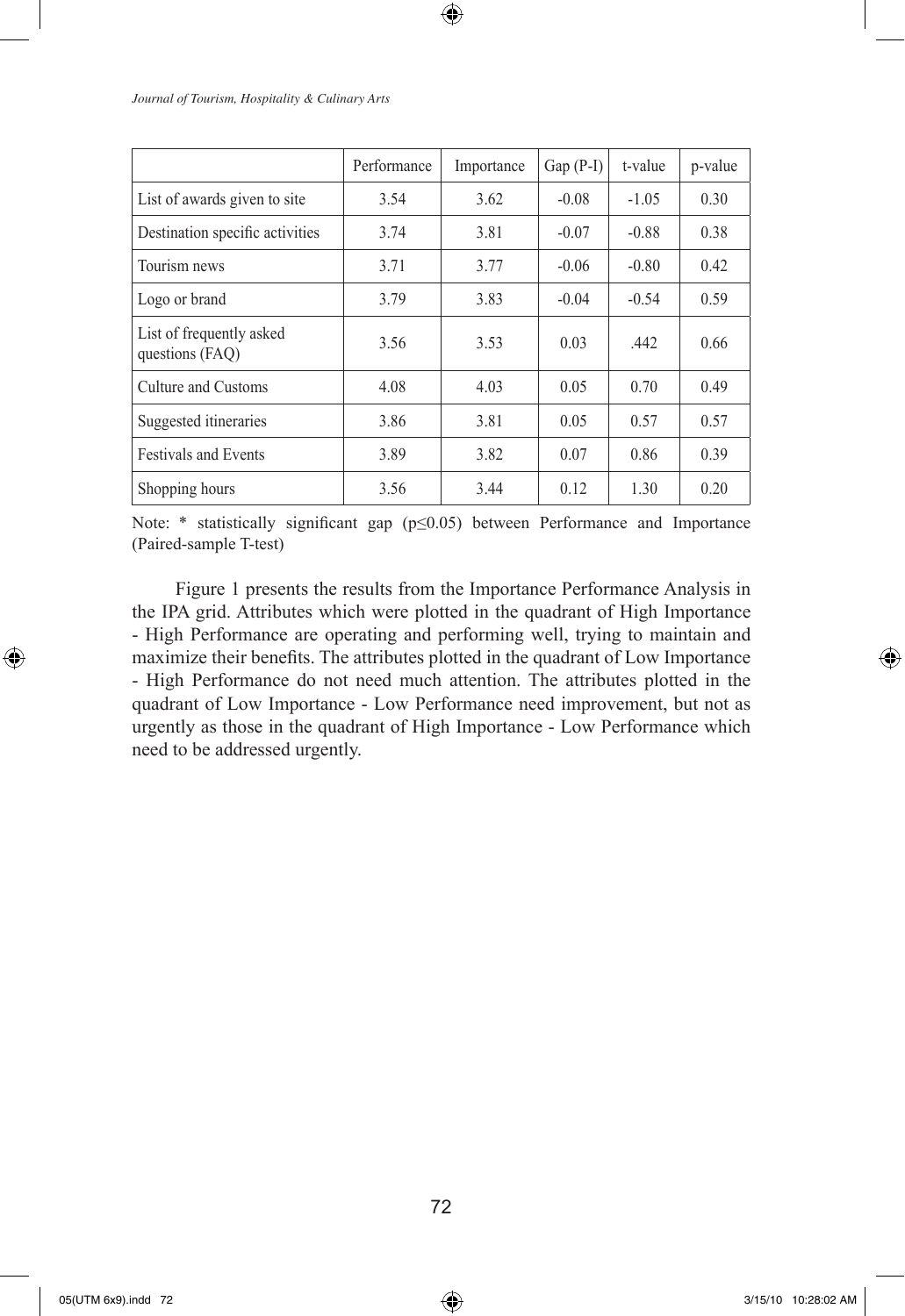



⊕

Figure 1 IPA Grid for Vietnamese travel website attributes with mean score observed

The mean of respondents' impression with the Vietnamese travel websites design was 3.43 out of 5, and with the Vietnamese travel website usefulness - 3.47. The overall impression had a mean of 3.41, showing that the websites should have been paid more attention by their owners and designers (table 5). Some comments of the tourists revealed problems they had encountered during their information search, such as "Updated information on rates of hotel is vital – it should include rail timetables; internal fares"; "Must have clear information in English and Chinese". Some comments were related to bookings and updating information: "The hotel we stayed in failed to send us email confirmation of our reservation, although I asked for it 2 times. Very frustrating"

⊕

05(UTM 6x9).indd 73 3/15/10 10:28:03 AM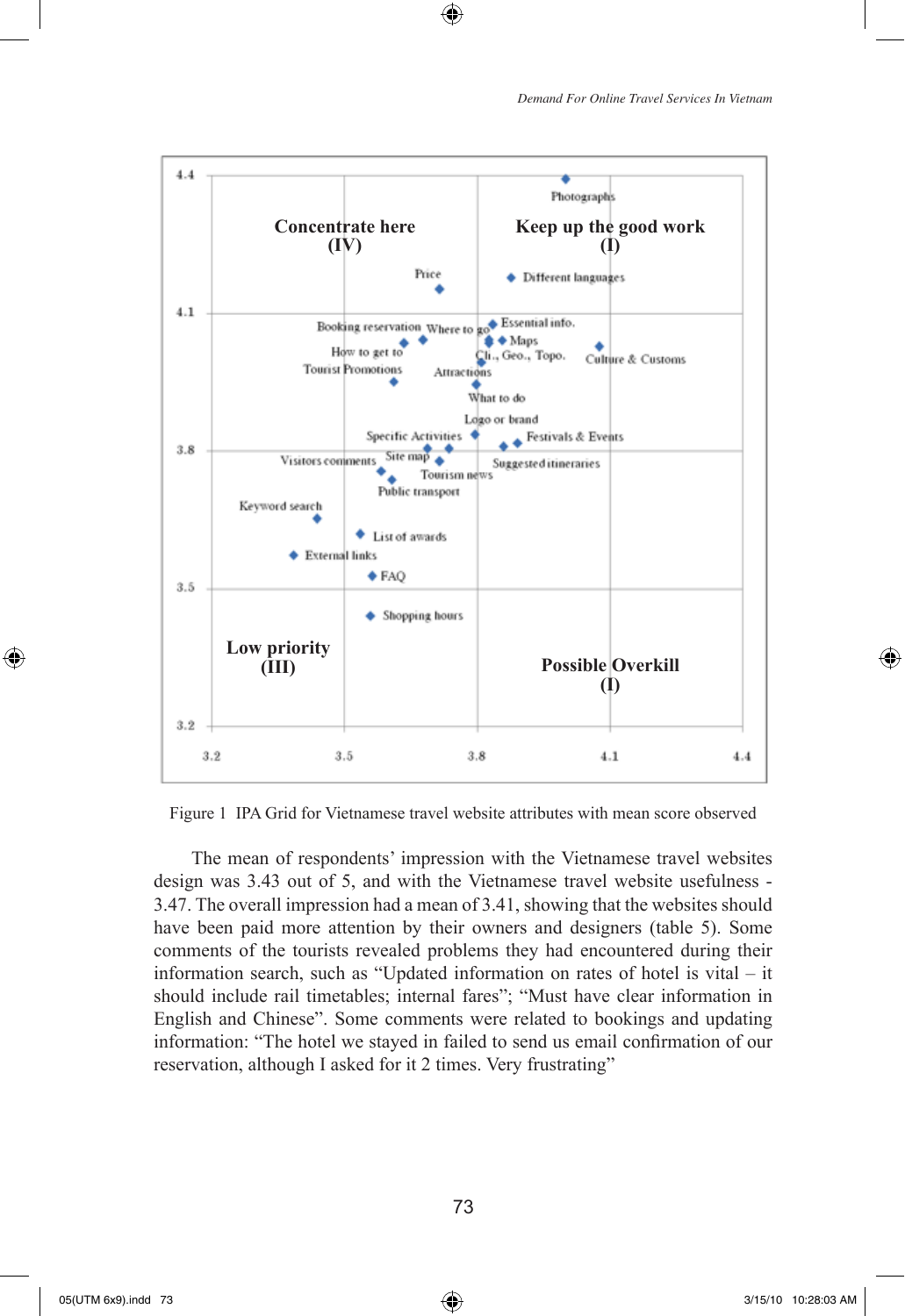|                    | N   | Min. | Max. | Mean | S.D. | Impression |
|--------------------|-----|------|------|------|------|------------|
| Website usefulness | 152 | 2.00 | 5.00 | 3.47 | .68  | Good       |
| Website design     | 152 | 1.00 | 5.00 | 3.43 | .71  | Good       |
| Overall impression | 152 | 2.00 | 5.00 | 3.41 | .59  | Good       |

**Table 5** Impression of Vietnamese Travel Websites

Note: Likert scale:  $5 = \text{very good}, 4 = \text{good}, 3 = \text{average}, 2 = \text{poor}, 1 = \text{very poor}.$ The levels of importance ranges: 1.00 -1.80: Very poor; 1.81 - 2.60: Poor; 2.61 - 3.40: Average; 3.41 - 4.20: Good; 4.21 - 5.00: Very good.

#### **Post-purchase Behaviour**

The majority of the respondents reported that they would talk to their relatives/ friends about the trip, 21.4% would write to the travel agencies/hotels they had used, 13.6% would write on their blogs, and a few would write to the official websites of Vietnam Tourism. Finally, 41.2% reported they would come back to Vietnam, while 11.5% would not and 47.3% said they might be back to Vietnam.

## **CONCLUSIONS**

⊕

The findings from the study indicate that the perceptions of the foreign tourists on the tourism related websites in Vietnam is generally good, however certain deficiencies have been reported with regard to certain attributes of insufficient or lack of information on booking reservations, providing proper directions to the destination, price of hotels/ restaurants, online booking etc. Another aspect is the issue of safety perceptions in the minds of the tourists. While it has been observed that the number of hits on the searcher of websites in Vietnam is much higher than that in other websites, the number of actual bookings of tours is much higher from other websites than from Vietnamese websites. This was attributed directly to the safety concerns of tourists regarding making payments through the Vietnamese websites. For example, www.myhotelvietnam.com which offers an online booking system had been accessed by only 8.5% of the respondents

Based on the study results the researchers have proposed specific criteria to improve the websites quality as well as other online tourism services. These fall into the following groups:

**Information provision**: The websites of the destination must provide useful, complete, and only relevant information to potential users. It is necessary to avoid providing too little information, but also overloading information. The availability of sufficient and relevant information only is an important feature that affects online users' intention to purchase. The information needs to be updated on a regular basis. The products should be introduced on the website with enough details to add more value for customers.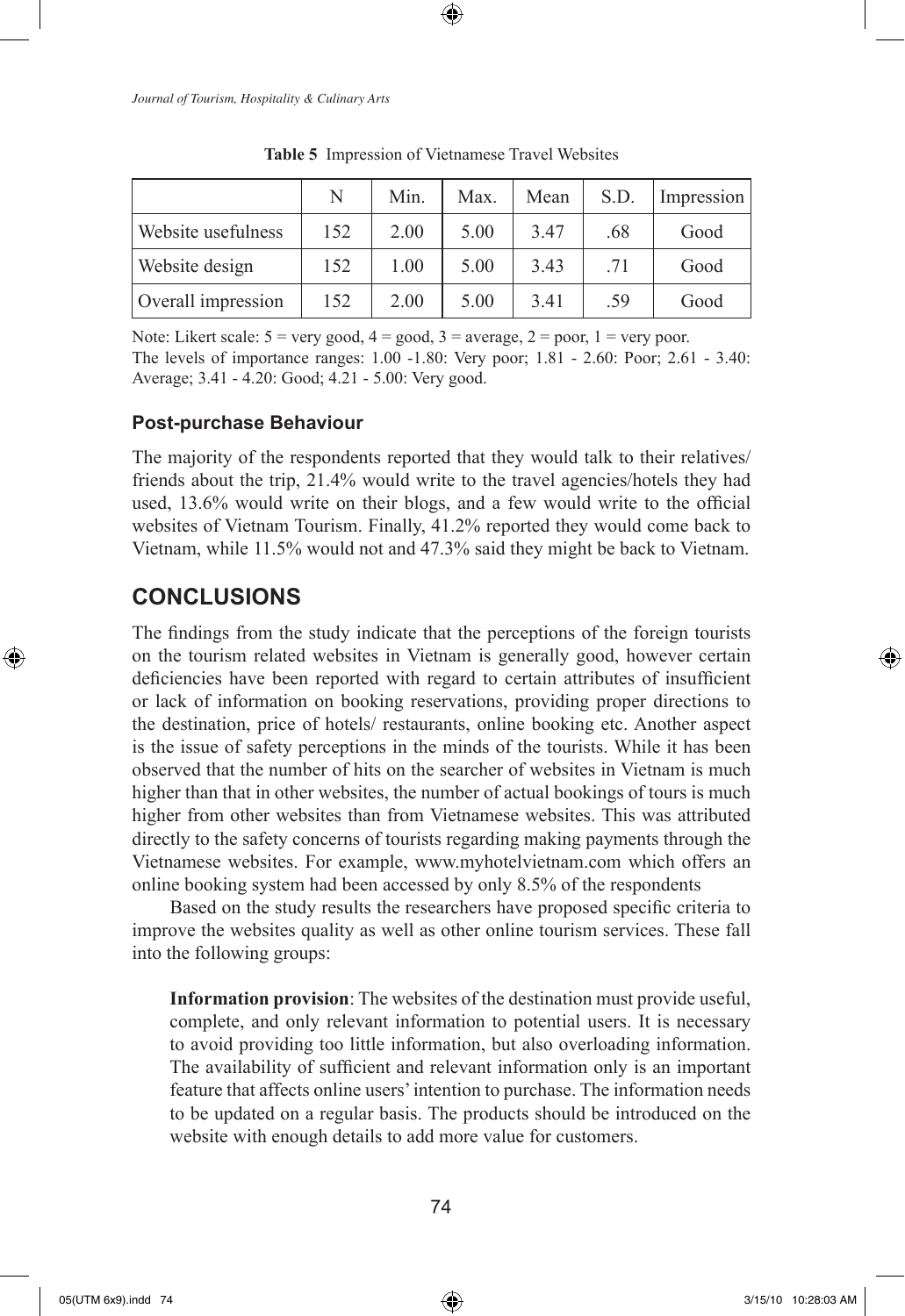**Website design**: Website owners should seek the help of professional web designers to make sure the websites include all travel essential information; have useful functions such as online booking, and design friendly interfaces. Simplicity and ease of use may be advantages, since the demand for simple and effective websites has increased. The users need to access the site quickly. If the website takes a long time to access, it will lose visitors.

⊕

**Online customer services**: Tourism-related organizations and businesses should consider their target market and customer needs or preferences in order to ensure that their websites are more efficient and effective, especially by focusing on customer requirements. There is also the need to improve e-business service, and enhance customer communications, e.g. by efficiently using emails. Further, they should try to increase customer interaction on their sites by providing discussion forums, chat rooms, FAQ, instant messages and an online "contact us" form. Moreover, the Electronic Customer Relation Management (e-CRM) should be developed. It helps in knowing the customer, interactive customer service, one-to-one e-marketing an keeping repeat customers.

**Assurance and security**: These are essential elements for a successful online service. There is a general tendency for customers to distruct online payments owing to lack of security of booking and a lack of brand identity amongst industry suppliers. There is a need for advice and reassurance during the booking process to dispel concern about the security of credit card transactions on the Internet. Therefore, tourism-related organizations and businesses need to build strong brands to create a sense of confidence in the minds of the customers by using website brand names, email brand names, co-branding with others, choosing prestigious web masters and banks to cooperate, and offering simple booking forms. Asking too much information from customers could make them feel uneasy and worry about their personal information safety. It is necessary to provide sufficient information on online purchases such as competitive prices, special services, and cancellation policies.

**Integrate online and offline marketing**: The websites also need to be advertised on other distribution channels such as newspapers, brochures, and links to other websites should be added. Marketing of the site should be integrated into the organizations' overall communications and marketing strategy. The site address should be included on all stationery, business cards and the numerous other documents that the organizations produce every year. All staff should include the site address and a short description of the site into the automatic signature of their e-mail.

In conclusion, it can be rightly noted that the Internet can be a powerful tool for development and enhancement of any business organization in a rapidly

⊕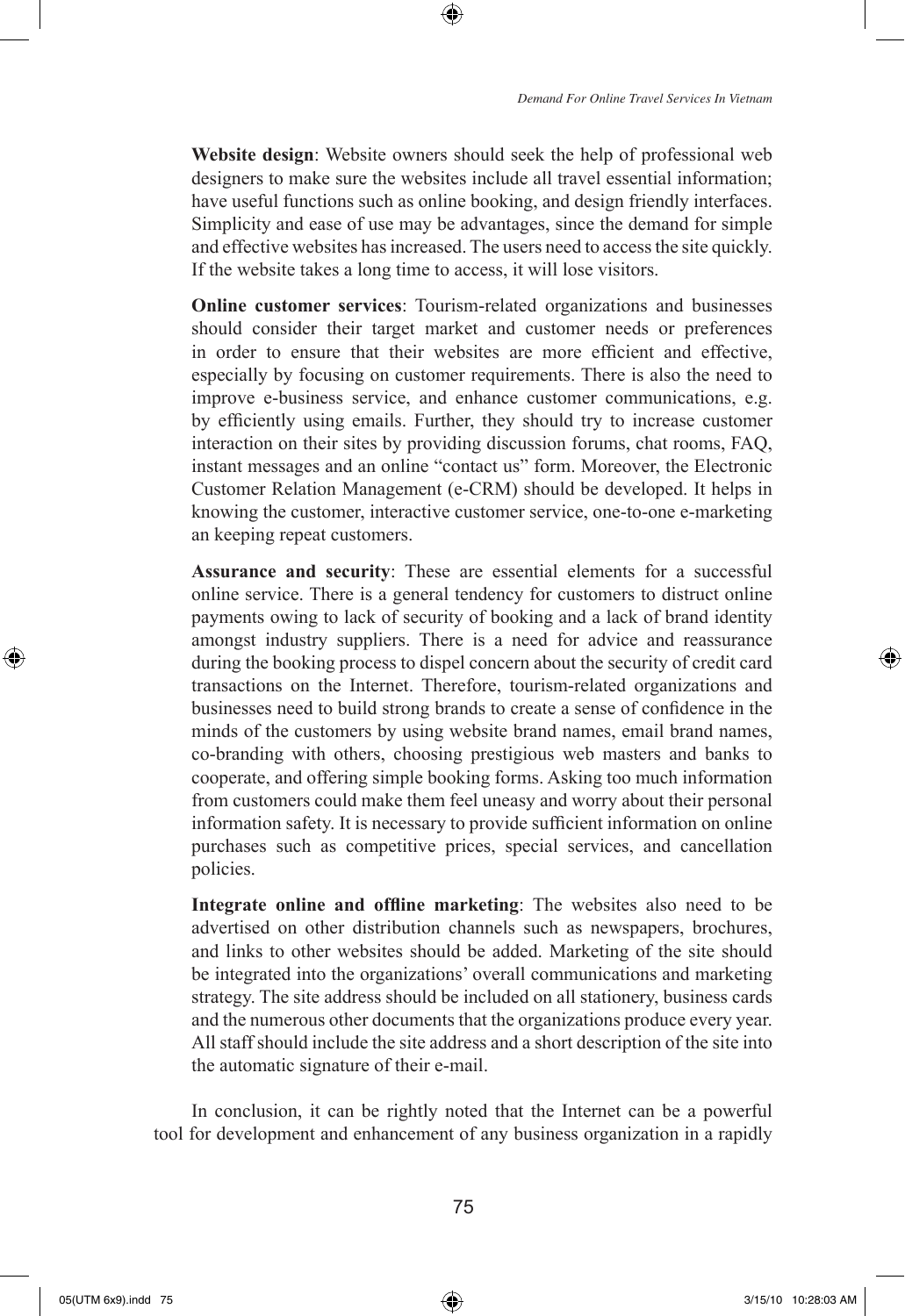*Journal of Tourism, Hospitality & Culinary Arts*

changing technological world, provided however, that it is used in a more meaningful manner to derive the necessary benefits. The respondents' impressions of the Vietnamese travel websites design, usefulness and overall impression were good; however the websites still should pay more attention to giving a stronger impression to customers. The website content should be provided with sufficient, relevant, and updated information. It is also suggested that the website needs to be promoted through all distribution channels. To gain more competitive advantage from using websites as a means of channel distribution and communication, tourism-related organizations need to focus on interaction with customers, through e-mail, discussion forum, chat room, instant message and customization functions, and ensure the safety of online transactions, in order not just to attract new users but also to ensure repeat customers.

### **REFERENCES**

- Boonthai, S., & Assenov, I. (2006). Quality of Travel Business Websites in Thailand. Proceedings, *The Fifth Asia Pacific Forum for Graduate Student Research in Tourism*. 20 – 22 Sept. 2006, Bangkok.
- Buhalis, D., & Costa, C. (2006). *Tourism Business Frontiers: Consumers, Products and Industry.* Oxford: Elsevier Butterworth Heinemann.
- Burman, L., & Soderberg, O. (2007). *Tourism: An offline/online perspective* [Online]. Retrieved September 19, 2007, from Lulea Tekniska Universitet: http://epubl.ltu.se/1402-1552/2007/044/LTU-DUPP-07044-SE.pdf
- Doolin, B., Burgess, L., & Cooper, J. (2002). Evaluating the use of the web for tourism marketing: A case study from New Zealand. *Tourism Management*,  $23, 557 - 561.$
- eMarketer. (2007). *Australians Booking Travel Online* [Online]. Retrieved 19 March, 2008, from eMarketer: http://www.emarketer.com/Article.aspx?id= 1006040&src=article\_head\_sitesearch
- eMediaWire. (2008). *Hospitality Industry Goes Online: Maestro Web Connection Suite Meets Guest and Group Demands for Web Services* [Online]. Retrieved March 19, 2008, from A PRWeb.com Newswire: http://www.emediawire. com/releases/northwind/maestropms/prweb779404.htm
- ETC. (2008). *World and Regional Overview*. [Online]. Retrieved March 19, 2008, from European Travel Commission; New Media Review: http://www. etcnewmedia.com/review/default.asp?SectionID=10&OverviewID=3

⊕